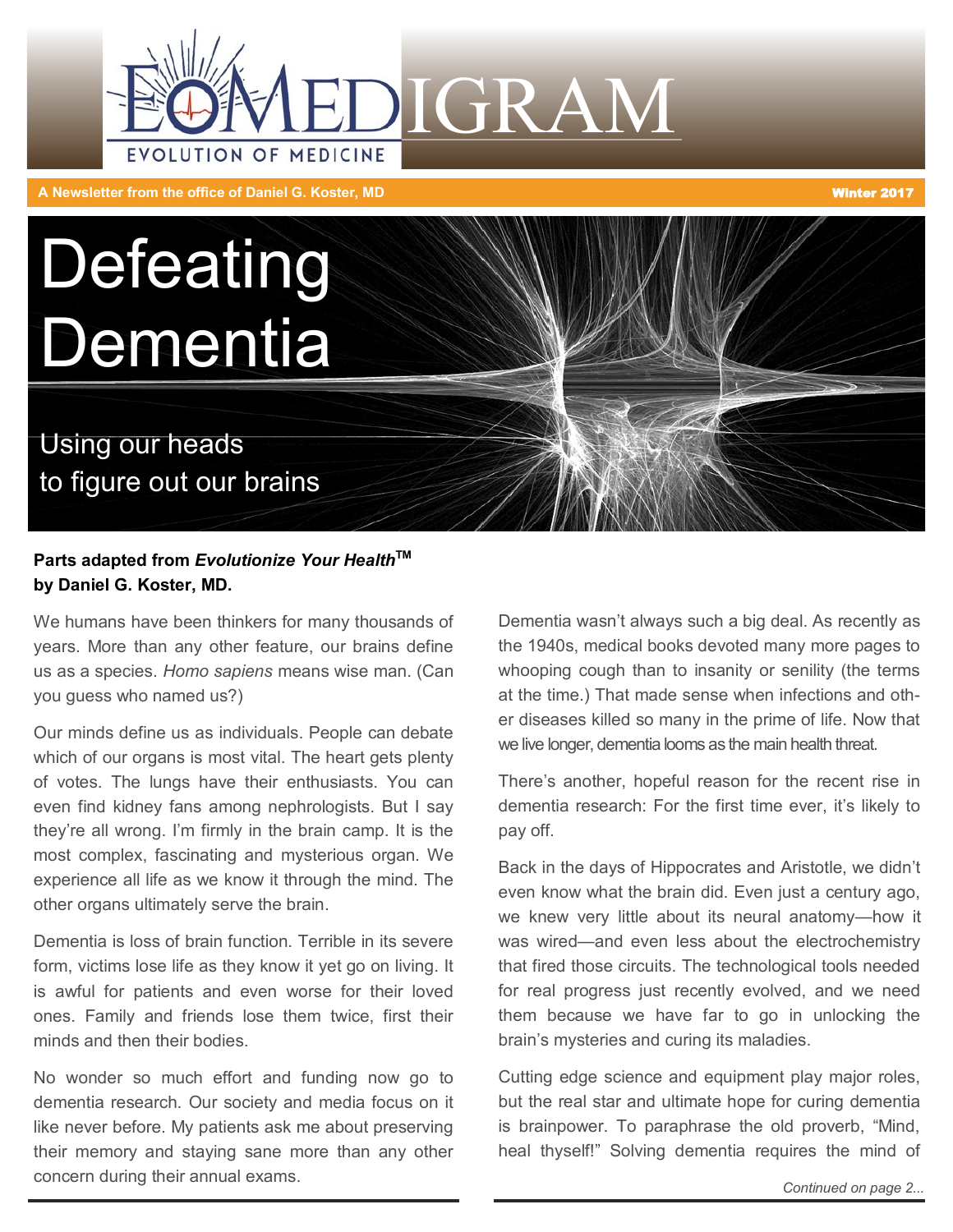

*homo sapiens*—specifically the brilliance, ingenuity and tenacity of scientists.

## **Sane Science**

Medical scientists earned our esteem over the last century, evolving various strategies to conquer illness. One method, the controlled experiment, now forms the foundation of modern medical research. You may not know this ingenious design, but you've certainly benefited from it.

In this strategy, large numbers of subjects are divided into two groups. As much as possible, the two groups are identical. Then a single factor, or variable, is introduced into one group but not the other. That's the experiment. Comparing results of the two groups, any differences can be attributed to the variable since it was the only difference between them. The controlled experiment best reveals the role of any isolated variable in a process.

Nothing beats the controlled experiment for certainty. Let's say you want to challenge the role of vitamin C deficiency as the cause of scurvy. Gather lots of people and divide them randomly into two groups. Give the control group their normal diet with vitamin C, and give the experimental group the same diet except with no vitamin C. Soon you will prove vitamin C's relation to scurvy because 100% of those without it will have scurvy and 100% of those with vitamin C will not. (You also will receive many letters from attorneys, but hey, prison

is a small price to pay for science.)

"This comes at a cost...but the benefits could be astounding."

The controlled experiment is ideal for diseases caused by just one, isolatable variable, like scurvy. In those cases, when this method reveals a definite result, you can bet on it.

But here's the trouble. Most diseases—heart attack, cancers, dementia—do not have just one main cause. Isolating one factor out of thirty may yield one thirtieth of a difference between the two groups, but we may not even be able to detect the difference, let alone know how to fix it. If your dementia is severe, fixing one thirtieth of it won't help you know your children again.

But the same strategy that beat scurvy might beat dementia. You see, scurvy wasn't beaten with controlled experiments. It was beaten by observation and trying something to see what worked.

In the early 1800s, the British navy observed that crews returning from tropical voyages never got scurvy and those returning from Greenland did. So they tried giving citrus juice to all their sailors, and boom! No more scurvy. Brits have been called limeys ever since. A hundred years later someone discovered vitamin C.

Scientists today are using the modern equivalent of the scurvy approach on dementia and other brain diseases, focusing first on finding what works and leaving for later discovering the details. This comes at a cost—less certainty—but the benefits could be astounding.

Dr. Dale Bredesen has been doing conventional, state of the art neurological research for thirty years, but his 2014 study turned the controlled experiment method upside down. Large numbers? Bredesen used just ten subjects. Experimental and control groups? Bredesen used no controls. Isolate and alter just one variable? Bredesen shot-gunned a couple dozen variables and let each subject pick which ones to try.

The *New England Journal of Medicine* might scoff at Dr. Bredesen's methods, but we all should take note of his results. Nine of ten moderately demented subjects improved significantly, and the tenth—the most seriously ill of them—slowed his decline. These improvements were not "significant" in just a statistical sense; several subjects were able to return to work and resume former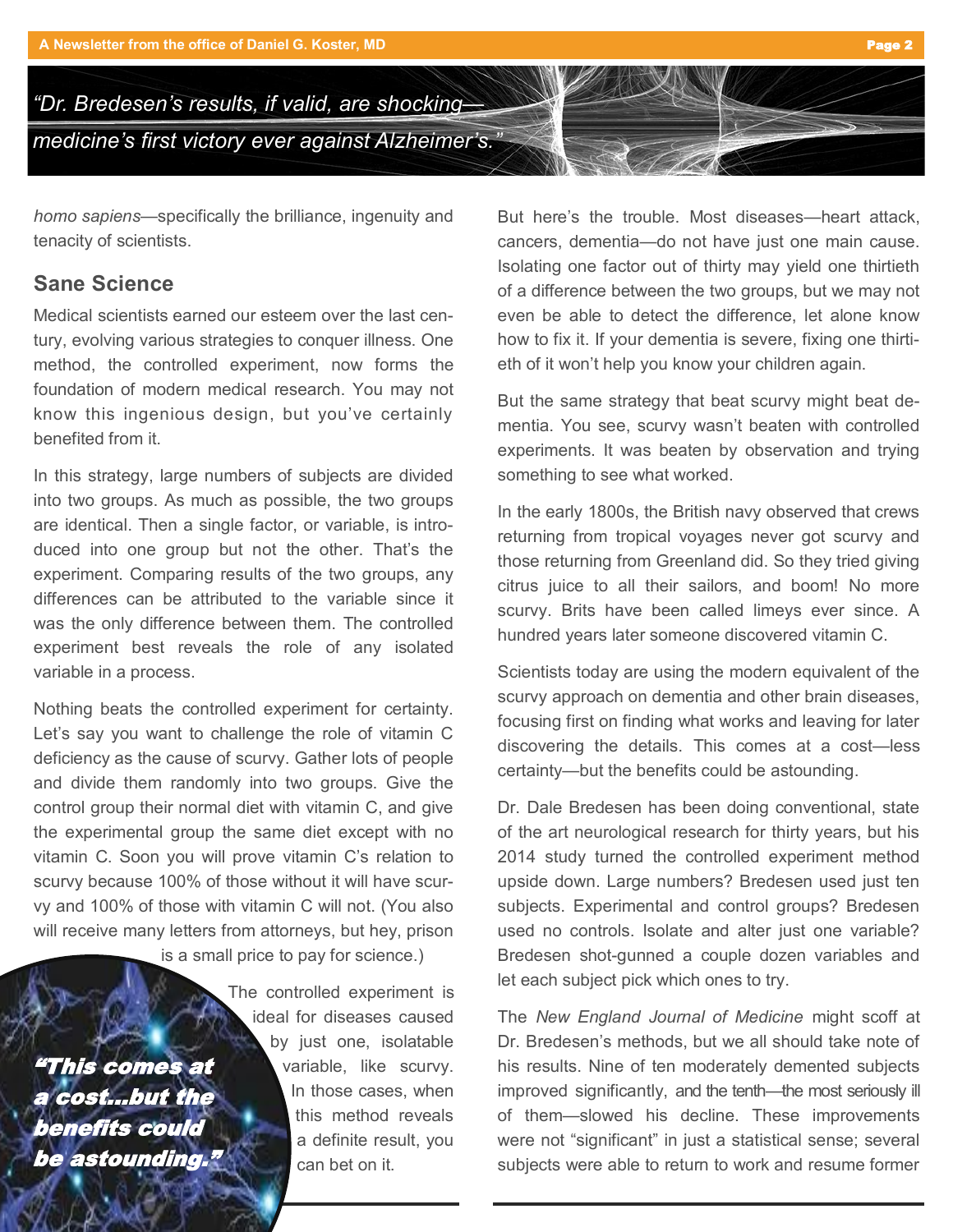

responsibilities and relationships. They feel well again. Cured.

Dr. Bredesen's results, if valid, are shocking medicine's first victory ever against Alzheimer's. But to achieve those results, he sacrificed the certainty and validity conferred only by more rigorous methods. Certainty and validity are not easily earned in science. Many neurologists and other doctors doubt his results. Many more have never heard of them because they spend their precious education time reading about more conventional research.

Is Dr. Bredesen's work bad science? No, for two reasons.

First, what is science? My definition: The best way to find what works best. Good science, then, isn't about following conventional rules or strategy. It's helping us learn what works. Dr. Bredesen's work may help in two ways, by finding what works for dementia and by showing a new approach for further research.

Second, his subjects report miraculous improvement of a terrible, devastating and incurable disease. By any measure, that sort of improvement—if real—is good.

I am inclined to believe his results. I have a healthy skepticism of medical claims fueled by years of reading false and misleading reports. Only by deliberate fraud or gross incompetence could Dr. Bredesen's study be false. I find it hard to suspect such shameful behavior by a scientist with his reputation.

## **What You Can Do**

What I or others conclude about this research should not matter much to you. Its validity can be debated, like landlubbers opining on the Royal Navy's new scurvy policy. But sailors back then faced a more pressing, personal question, "What do I have to lose mixing lemon juice with my grog?" So today anyone seriously concerned about dementia must ask, "What do I have to lose trying Dr. Bredesen's method?" The answer to both questions is, nothing. It's the only plan I know with a decent chance to help, and it can't hurt. For you, that may mean it's the only sane option.

We have no room here to describe the details of the regimen, but I can summarize the main components:

- ◆ low glycemic, low inflammatory, low grain diet
- $\triangle$  ketogenesis via fasting 3 hours before bedtime and 12 hours between supper and breakfast
- ◆ stress reduction via yoga, meditation, music, etc.
- optimizing sleep for a goal of 8 hours per night
- ◆ exercise 30-60 minutes per day 4-6 days per week
- nutritional supplements and exclusion of heavy metal toxins and pro-inflammatory substances.



I have met with several patients to discuss this in detail. We have begun ordering supplements through my office and providing specific instructions to help people get started. We will keep track of our results, and in time I will report back on this. Also, I will be speaking on this topic at our March 16th *Dine & Discuss* (see details on the next page). In the meantime, let me know if you want to set up a visit to learn more about this.

Finally, here is a link to a Dr. Bredesen video that may interest you: [https://www.youtube.com/watch?v=QqQ\\_X3mD16U.](https://www.youtube.com/watch?v=QqQ_X3mD16U)